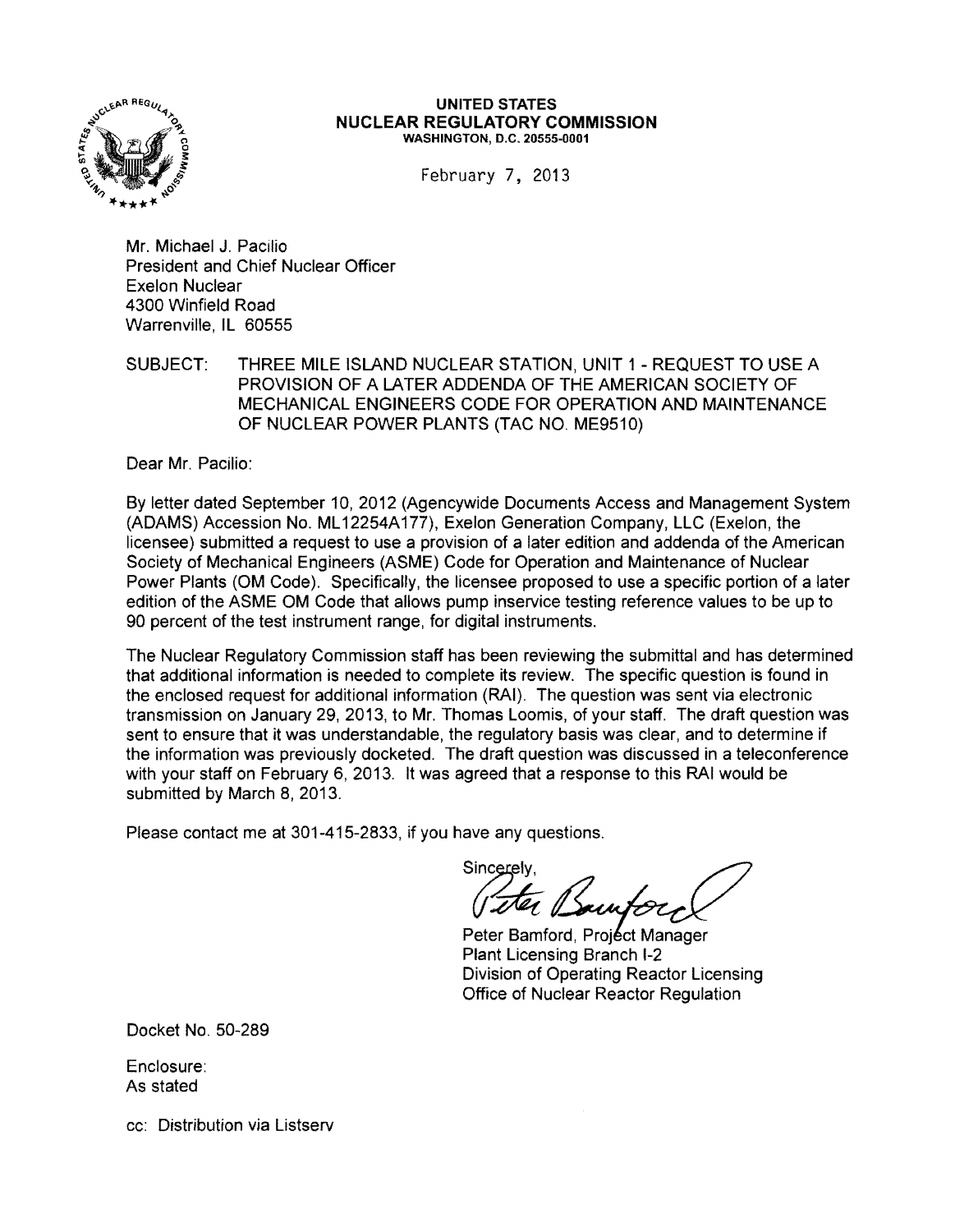# REQUEST FOR ADDITIONAL INFORMATION

# THREE MILE ISLAND NUCLEAR STATION. UNIT 1

## REQUEST TO USE LATER ADDENDA OF

## AMERICAN SOCIETY OF MECHANICAL ENGINEERS

### CODE FOR OPERATION AND MAINTENANCE OF NUCLEAR POWER PLANTS

## DOCKET NO. 50-289

By letter dated September 10, 2012 (Agencywide Documents Access and Management System Accession No. ML 12254A177), Exelon Generation Company, LLC (Exelon, the licensee) submitted a request to use a provision of a later edition and addenda of the American Society of Mechanical Engineers (ASME) Code for Operation and Maintenance of Nuclear Power Plants (OM Code). Specifically, the licensee proposed to use a specific portion of a later edition of the ASME OM Code that allows pump inservice testing (IST) reference values to be up to 90 percent of the test instrument range, for digital instruments. This allowance was requested for all of the pumps in the 1ST program, but is specifically needed for the Boric Acid Injection Pumps. The U.S. Nuclear Regulatory Commission (NRC) staff has been reviewing the submittal and has determined that additional information is needed to complete its review.

1.) Paragraph 50.55a(f)(4)(iv) of Title 10 of the Code of Federal Regulations (10 CFR) allows the use of later ASME Code editions or addenda. As noted in NRC Regulatory Issue Summary 2004-12, "Clarification on Use of Later Editions and Addenda to the ASME Code and Section XI," use of a specific portion of a later ASME Code edition and addenda is allowed, provided that all requirements of respective editions or addenda are met. Since only a specific portion of a later ASME Code edition and addenda are to be used, the licensee is requested to address whether all related requirements of the respective editions and addenda will be met for the pumps that are the subject of this request.

Additionally, to avoid confusion with any potential future request, or revision to this request, the NRC requests that the licensee assign a specific number and title to the request.